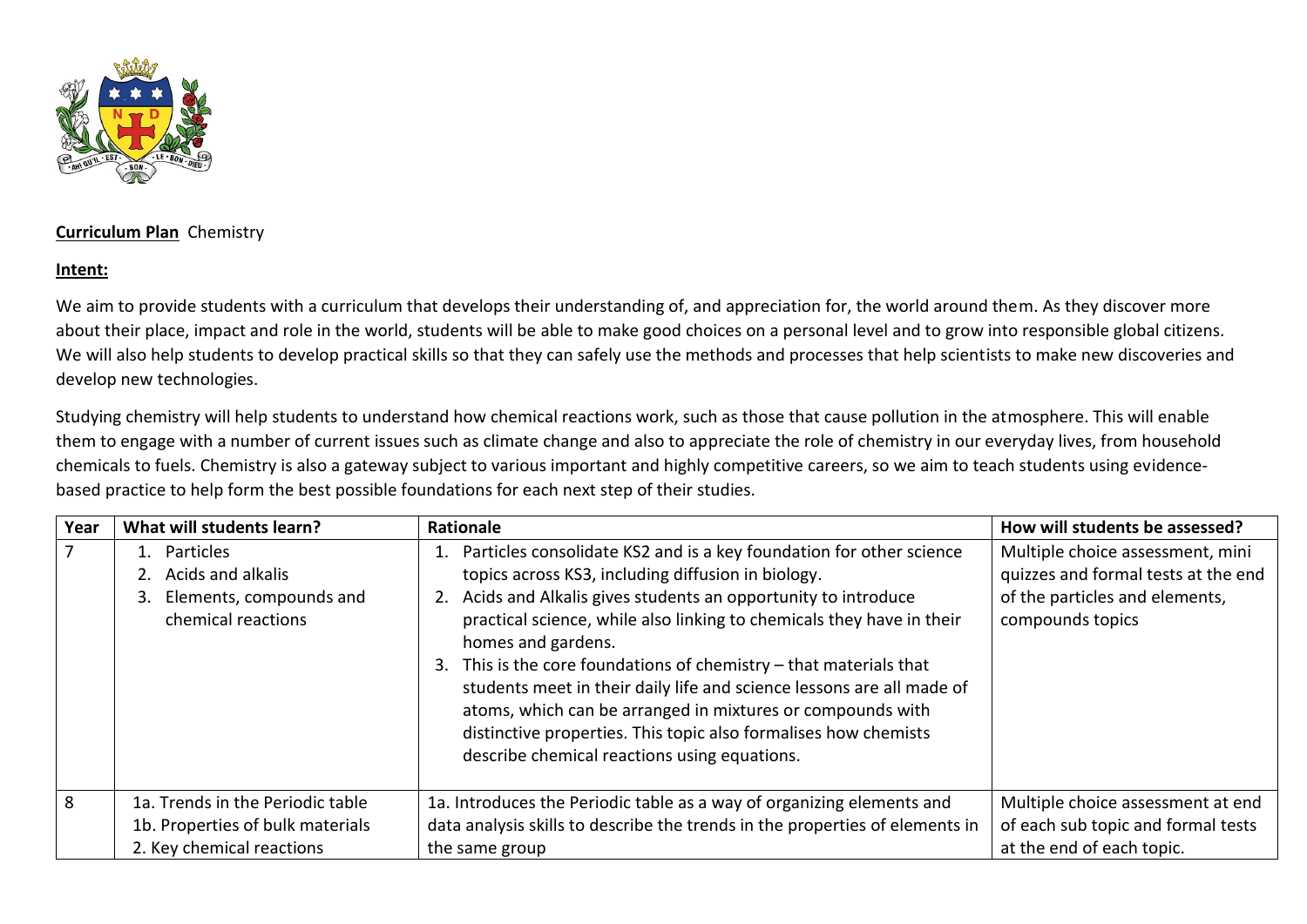|    |                                                                                                                                     | 1b. Describes how the properties of substances depend on whether the<br>elements are metals or non-metals and how the atoms are arranged.<br>This forms a foundation for later learning about types of bonding and<br>structure.<br>2. Building practical skills and developing student cognition of the way<br>that the macroscopic chemistry can also be represented as microscopic,<br>with particle diagrams, and symbolic representations as symbol<br>equations. This topic initially focusses on the reactions of metals before<br>introducing more general types of chemical reactions, such as<br>combustion and thermal decomposition.             |                                                                                                                                                |
|----|-------------------------------------------------------------------------------------------------------------------------------------|--------------------------------------------------------------------------------------------------------------------------------------------------------------------------------------------------------------------------------------------------------------------------------------------------------------------------------------------------------------------------------------------------------------------------------------------------------------------------------------------------------------------------------------------------------------------------------------------------------------------------------------------------------------|------------------------------------------------------------------------------------------------------------------------------------------------|
|    | KS3 omissions from the<br>national curriculum                                                                                       | From Chemical reactions:<br>I what catalysts do.<br>From Materials:<br>7 properties of ceramics, and composites (qualitative).<br>From Earth and the atmosphere:<br><b>In the composition of the Earth</b><br>I the structure of the Earth<br>I the rock cycle and the formation of igneous, sedimentary and<br>metamorphic rocks<br>Rationale - catalysts is a stand-alone topic that is more meaningful when<br>students already understand collision theory and the role of activation<br>energy in chemical reactions.<br>The Earth structure and the rock cycle are not required for progression in<br>chemistry learning so have not been prioritised. |                                                                                                                                                |
| 9  | 1. Atomic structure<br>2. The Periodic Table<br>Structure and bonding<br>3.<br>4. Chemical changes                                  | The teaching order of the AQA GCSE specification has been adapted from<br>2021-22 to best accommodate topics that students find challenging,<br>meaning they get a spiral curriculum where topics link both forward and<br>backwards. This is particularly clear in the Quantitative chemistry topic,                                                                                                                                                                                                                                                                                                                                                        | Multiple choice assessment at end<br>of each sub topic and formal tests<br>at the end of each topic.                                           |
| 10 | 1. Chemical changes continued,<br>including electrolysis<br>2. Energy changes in chemical<br>reactions<br>3. Quantitative chemistry | which has been broken down to introduce concepts where they are<br>relevant to the rest of the theory - relative formula mass with balancing<br>equations or concentration in moles alongside titrations as an example of<br>neutralisation. However the bulk of quantitative chemistry has been<br>delayed to Y10 as students tend to find it challenging. This allows their                                                                                                                                                                                                                                                                                | Multiple choice assessment at end<br>of each sub topic and formal tests<br>at the end of each topic.<br>Paper 1 mock towards the end of<br>Y10 |